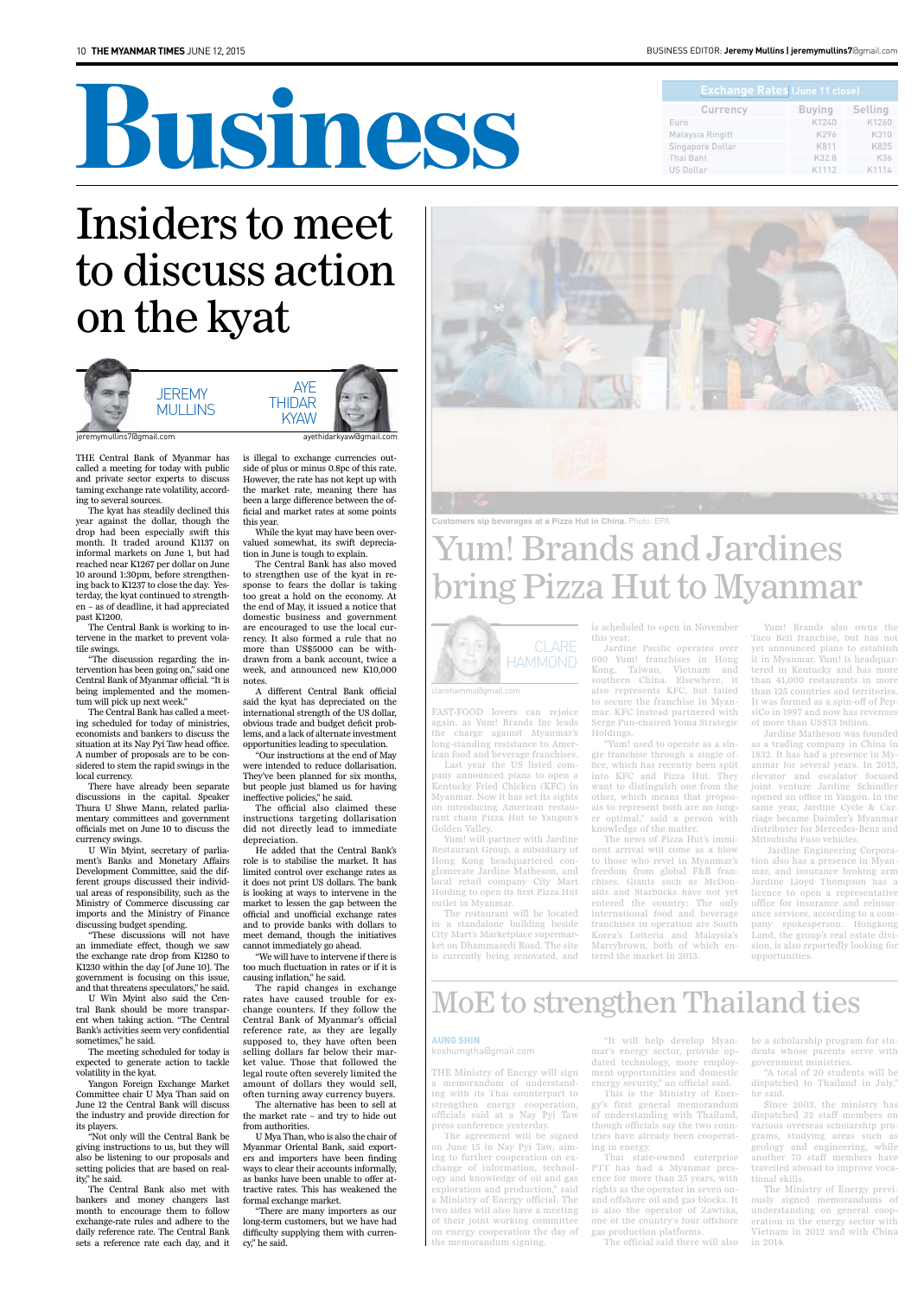# Business



## **TRADE MARK CAUTION**

Use in respect of: - "Agricultural, horticultural, and forestry products and grains not included in other class; fresh fruits and vegetables; seeds, natural plants and flowers;" (International Class 31).

DEVGEN N.V., a company organized under the laws of Kingdom of Belgium and having its principal office at Technologiepark 30, GENT, B-9052, Belgium, is the owner and sole proprietor of the following trademark:-



## **(Reg: No. IV/12160/2012) (18.10.2012)**

Moe Mynn Thu (LL.B; LL.M; M.Res) Rouse Myanmar For DEVGEN N.V. Email: myanmar@rouse.com Dated: 18<sup>th</sup> June, 2015

Any unauthorized use, imitation, infringements, or fraudulent intention of the above trademark will be dealt with according to law.



**The exchange rate has been under the microscope.** Photo: Staff

OVER the past few months, many believe the Central Bank of Myanmar's commitment to allow a floating exchange rate based on the market price has faltered. Concerns about the currency have resulted in extensive meetings and direct intervention from the President's Office.

Bankers, economists and traders are growing increasingly concerned that the Central Bank's policy is moving away from the managed floating exchange rate, which was established in 2012 with the help of the International Monetary Fund (IMF). It ended 35 years of a dual rate system, in which the official rate of around K6 to the US dollar was more than a hundred times stronger than the black market rate.

Many are also concerned that the Central Bank does not have sufficient US dollar reserves to support the kyat – the IMF Article IV Consultation report published last October said they were low, then covering less than three months of prospective imports. Central Bank officials have more recently said there are enough reserves for essential imports.

Furthermore, the black market for currency trading, which was on the way to being eliminated, is showing signs of reemergence. Depositors are withdrawing US dollars and money changers have all but stopped buying the local currency inside the Central Bank's official band.

The government has stepped in and the response to the currency crisis is now being managed in coordination with the President's Office, a senior Central Bank official confirmed.

"In many countries, if there is a situation where the economic stability is threatened or where significant amounts of foreign exchange reserves need to be utilised to control the situation, Central Banks cooperate with the relevant ministries," he said.

"In the case of Myanmar it is not abnormal that the Central Bank cooperates with the President's Office and other relevant ministries. In other countries, Central Banks need formal approval of either the finance minister or prime minister by law. However, in Myanmar, decisions [are made in] cooperation." Last year, when the US dollar began to strengthen versus international currencies, the Central Bank of Myanmar's reference rate, which is supposed to reflect the market rate, began to diverge from the price offered by local banks and foreign exchange traders. Over the past few weeks the gap has widened significantly – on June 10 the unofficial rate reached a high of K1280 to the US dollar, compared to the official rate of K1105, which has remained fixed since June 5, despite major volatility in the unofficial market. The market rate is now around K1200, according to industry website naungmoon.com.

Concerns are growing that the Central Bank has not taken an active enough response to the situation. "The big mistake they've made is to do nothing, which is actually one of the riskiest things you can do. They have confused inaction with conservatism," said a local banker.

> sean turnell Economist

Others ascribe the diverging exchange rates to speculation by the banks. The Central Bank holds daily foreign exchange auctions, which theoretically allow it to set the reference rate according to demand, but the amount auctioned each day is far too small to provide a fair representation, said bankers.

"The auctions are a joke – it changes each day, but is around \$200,000 per day compared to \$150 million dollars of demand. They are basically not giving out any currency at all. I'm not sure how much money the Central Bank even has to give," said one banker. Local banks have reportedly been playing the auction system, by bidding at the official rate of K1105, and selling the dollars on the unofficial market to make a profit.

To address the issue, meetings have been held in Nay Pyi Taw and Yangon during the past few weeks, attended by parliamentary committees, ministers and representatives from the Central Bank. If Myanmar is committed to defending the kyat, it would need significant US dollar reserves to buy up local currency from the market.

Bankers say that greater use could be made of the reserves held by the Ministry of Energy and other ministries that generate revenues from exports.

"The Central Bank is currently selling only around \$10,000 to each domestic bank through its daily auctions,

which is not nearly enough," said U Mya Than, chair of the Yangon Foreign Exchange Market Committee and chairman of Myanmar Oriental Bank (MOB), adding that some banks are in short supply.

"Meanwhile, state banks such as Myanma Foreign Trade Bank and Myanma Investment and Commercial Bank, and some commercial banks are likely to have enough US dollars to sell to the public," he said, adding that the Central Bank has the authority to buy currency from these banks.

A senior Central Bank official confirmed previously that this is already happening. "We do have enough forex for the import of essential items. The Ministry of Finance and state-owned banks have reinforced the Central Bank. They have so far transferred hundreds of millions of dollars into the Central Bank and there is more to come," he said last week.

Furthermore, he said that measures will be taken to support the kyat, such as speeding up approvals for the \$1.8 billion backlog of offshore loans and encouraging foreign banks to lend more through the interbank market. The Central Bank also called a meeting in Nay Pyi Taw yesterday to discuss a plan for banks to offer US dollars to importers on the basis of need.

U Mya Than said that while he was not opposed to efforts to make dollars available immediately, the measures put forward so far are only short-term solutions. Instead of simply selling US dollars to the market, the Central Bank could be setting policies to encourage the inter-bank foreign exchange market to become more active, he said.

"It's important to do this immediately, to reduce the burden on the Central Bank," he said, adding that in meetings over the past week, bankers have suggested the Central Bank sets an official rate that is much closer to the market rate, to encourage an active market.

Sean Turnell, an expert on Myanmar's economy at Australia's Macquarie University agrees. "[It would be] so much better to simply let the kyat find its own level in the market, which more than likely will be at a rate that enhances the country's competitiveness. There is no reason there should be any sort of currency crisis in Myanmar," he said.

**ANAlYSIS**

## President's Office steps in with forex role

### clare hammond

clarehammo@gmail.com aye thidar kyaw ayethidarkyaw@gmail.com jeremy mullins jeremymullins7@gmail.com

## **'[It would be] so much better to simply let the kyat find its own level in the market.'**

in Pictures

Yangon Heritage Trust installed its sixth blue plague on the current Myanmar Agricultural Development Bank yesterday, which was built in 1930.

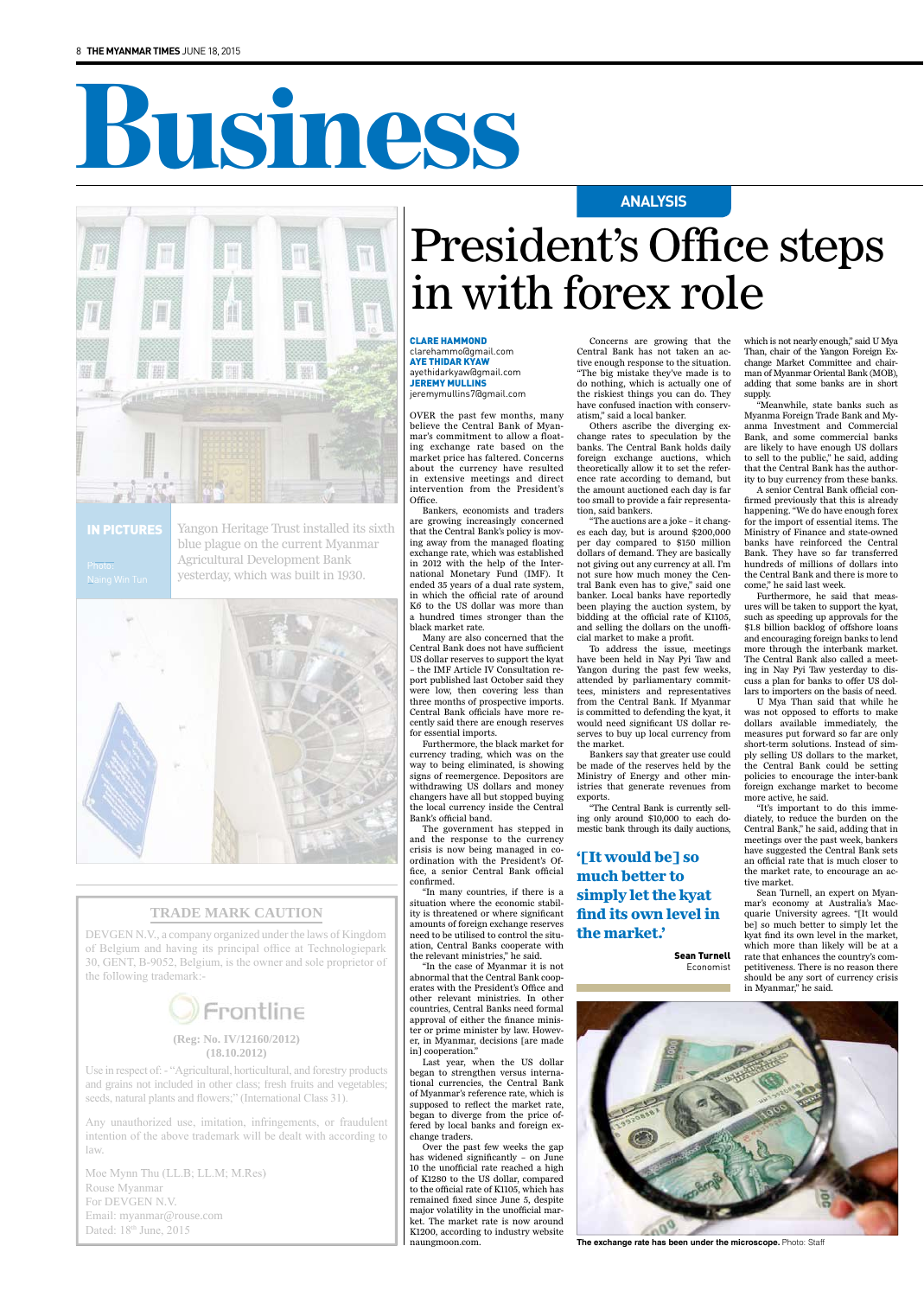# Business

MYANMAR'S economy is overheating and risks hitting a "perfect storm" of a currency crisis particularly if the United States raises interest rates in the short term, the International Monetary Fund has warned. The bleak assessment, delivered in private briefings this week to senior government and Central Bank of Myanmar (CBM) officials, stands in stark contrast to IMF findings released last October at the conclusion of the annual Article IV consultation process when Myanmar's economic outlook was described as "favourable".

*Myanmar Times*, says, "Overheating has led to a rising trade deficit and pressure on the kyat. Imports are growing too fast and capital inflows are not enough to meet demand for dollars."

But in the nine months since then, the trade deficit, current account deficit and inflation have risen more than forecast, while bank lending has soared and confidence in the kyat has weakened along with commodity prices.

The private IMF analysis follows sharp gyrations in the value of the kyat over the past month, exacerbated by interventions to defend it by the CBM which has limited foreign exchange reserves at its disposal.

Sources close to the IMF said its report reflected concerns that the CBM has moved away from the managed floating rate system for the kyat which was introduced with IMF support three years ago and that, more broadly, Myanmar's economic reforms were being blown off course.

The briefing is particularly critical of recent measures taken by the Central Bank and the government to defend the kyat, which hit a low on the informal market of nearly K1300 to the dollar in early June, down over 25 percent since the start of the year.

"The Myanmar economy is overheating," the IMF staff mission said in its closed-door briefing titled "How to stabilise the foreign exchange market".

The presentation, seen by *The* 

Under the heading "Risks to the economy if actions are not taken*"*, the IMF warns, "A perfect storm could hit Myanmar."

"If the US raises its interest rates soon, the US dollar will become stronger and the kyat will be under even greater pressure. This could be exacerbated by declines in world commodity prices. Without a flexible CBM reference rate, which likely means CBM keeps losing reserves, this could lead to a crisis, the analysis says.

A source close to the IMF said the "perfect storm" scenario also reflected concerns over the vulnerability of banks to a sudden cooling in the overheated property sector.

"Myanmar simply does not have enough foreign reserves to resist kyat depreciation," the IMF warns, urging the Central Bank to allow a "steady" fall in its value to help make exports more competitive and reduce imports.

Commenting on the IMF's findings, Sean Turnell, economist at Australia's Macquarie University, said at the root of the problem was a state that commands too much of Myanmar's economic resources.

"This IMF [report] caps off a series of events revealing that,



behind the veneer of liberal economic reforms lie the old ways, the old mindset, the old irrationality, the old regime," he said.

"As with the response to the falling kyat, the reflex is toward command and control, denial, the avoidance of the policies and choices necessary to really get Myanmar

on track to transformational and sustainable growth. The IMF report reveals not an economy about to get into its stride, but an unsustainable and speculative bubble," he added.

The Central Bank yesterday allowed the kyat to drop by nearly 1pc against the dollar, moving its daily reference rate to K1120 from K1110. The local currency immediately slipped on the black market where licenced money changers, who are supposed to trade within 0.8pc of the reference rate, were selling the dollar at about K1185.

The IMF said it was "essential" that the government tighten monetary and fiscal policies, noting that inflation had increased to 8pc in May from about 6pc a year earlier and that inflationary expectations had been driven by a rise in the government budget deficit to an underlying estimated rate of 5.5pc of gross domestic product.

Public sector salary increases,

widely seen as linked to the forthcoming general elections and funded by printing money, are seen as contributing to the rise in inflation.

The deficit could be reduced, the IMF said, by reducing tax incentives and improving tax collection. In its public statement released on July 1, the IMF mission also called for "expenditure re-prioritisation" which was seen by some analysts as meaning less spending on the military and more on other sectors like health and education.

The IMF privately warned that the government's decision last month to provide a preferential supply of dollars to some importers, such as fuel and food oils, "could deplete CBM foreign reserves very quickly".

Controls on dollar withdrawals from banks were said to have "raised perception of dollar shortage and insufficient dollar reserves".

The IMF's private briefing, as well as its public statement released at the end of a two-week Article IV consultation mission, expressed concern over a 36pc increase in bank lending to the private sector over the 2014-15 fiscal year.

The IMF urged the CBM to "implement and enforce new reserve requirements on banks faster" and to prevent dollar hoarding by banks.

U Soe Thein, a banker and former deputy director general of Ministry of Finance, said the decline of the kyat reflected fundamental weaknesses in the economy, driven by the trade deficit and lower-than-expected inflows of foreign investment.

He criticised moves by the CBM to keep the kyat artificially low, noting that people would simply resort to the "parallel" market. Lax monetary and fiscal policy had driven double-digit inflation for years, forcing people to invest in safer areas, such as property, to protect their savings, he said.

IMF and Central Bank officials declined to respond to questions about the IMF's warnings.

Analysts and sources close to the IMF, who declined to be named, said the IMF's analysis would fuel the policy struggle between reformists and conservatives within the government and CBM.

U Kyaw Kyaw Maung, the Central Bank governor appointed by President U Thein Sein two years ago, is widely seen as an arch-conservative. He previously ran the bank under the former military junta from 2000 until his retirement in 2007.

*– Additional reporting by Aye Thidar Kyaw*

## Daewoo's Kyaukpyu compensation for damaged land nearly complete

DAEWOO International has nearly finished compensating farmers close to Kyaukpyu for damaged land, ac-

cording to a company spokesperson.

South Korean firm Daewoo is operator of the offshore Shwe Gas platform as well as nearby onshore facilities at Kyaukpyu in Rakhine State. The farmers receiving compensation are near Daewoo's onshore gas terminal.

The farmers say they were affected beginning in the 2011-12 fiscal year, as large amounts of clay soil ended up in the farmland due to the project. The farmers subsequently have received compensation, though some of them say it is not enough to cover both the loss of production and the costs of rejuvenating the land.

Company officials counter that they have paid adequate compensation. "Last year we paid compensation for 52.52 acres of 60 farmers, but now they want to add more acres for compensation," said U Arkar Aung, corporate social responsibility head for Daewoo International in Myanmar. "We are now measuring the land [that was damaged] exactly with officials present."

U Arkar Aung said that on June 26 that after three days of measuring, the

company found that it was paying out more compensation than there was land that was damaged.

U Tun Lwin, coordinator of the Kyaukpyu Social Network, a local civil society organisation, said more than 200 acres had been affected near the terminal. Some land had also been confiscated and other land damaged as the terminal was built near Mala and Lakekamaw villages close to the shore.

"Because of the terminal, lands have been destroyed and there is no more topsoil. It will take years to refill the topsoil," he said. U Tun Lwin added there had been protests to receive compensation.

Kyaukpyu Rural Development Association president U Maung Aye said 20 farmers out of a total of 61 had received compensation, at K1.5 million (US\$1300) per acre. The holdouts had called for K2 million per acre, to

which U Maung Aye said the farmers had agreed.

"Some farmers have not been on their land since 2011, but when they went to the village head for compensation, they were ignored," said U Maung

Aye. "This time they've tried to return, but company officials think they are trying to cheat them for three years."

U Arkar Aung from Daewoo said the company has already paid compensation for 20 farmers. The remainder will receive K2.8 million per acre, with K2 million for lost production and K800,000 to rejuvenate the land.

"But farmers need to fix the land. It is not good to accept compensation every year from the company and not cultivate and prepare the land for farming," he said.

U Arkar Aung said this compensation round will be the last time Daewoo gives out money, and it will try to be equal with all the farmers.

He added that farmers had initially called for K4.5 million in compensation, but later compromised with the firm that compensation would be K2.8 million.

### Su Phyo Win

suphyo1990@gmail.com

## Myanmar risks 'perfect storm' from overheating economy, IMF warns

### Guy Dinmore

guydinmore@gmail.com

**Stacks of kyat sit ready for customers.** Photo: AFP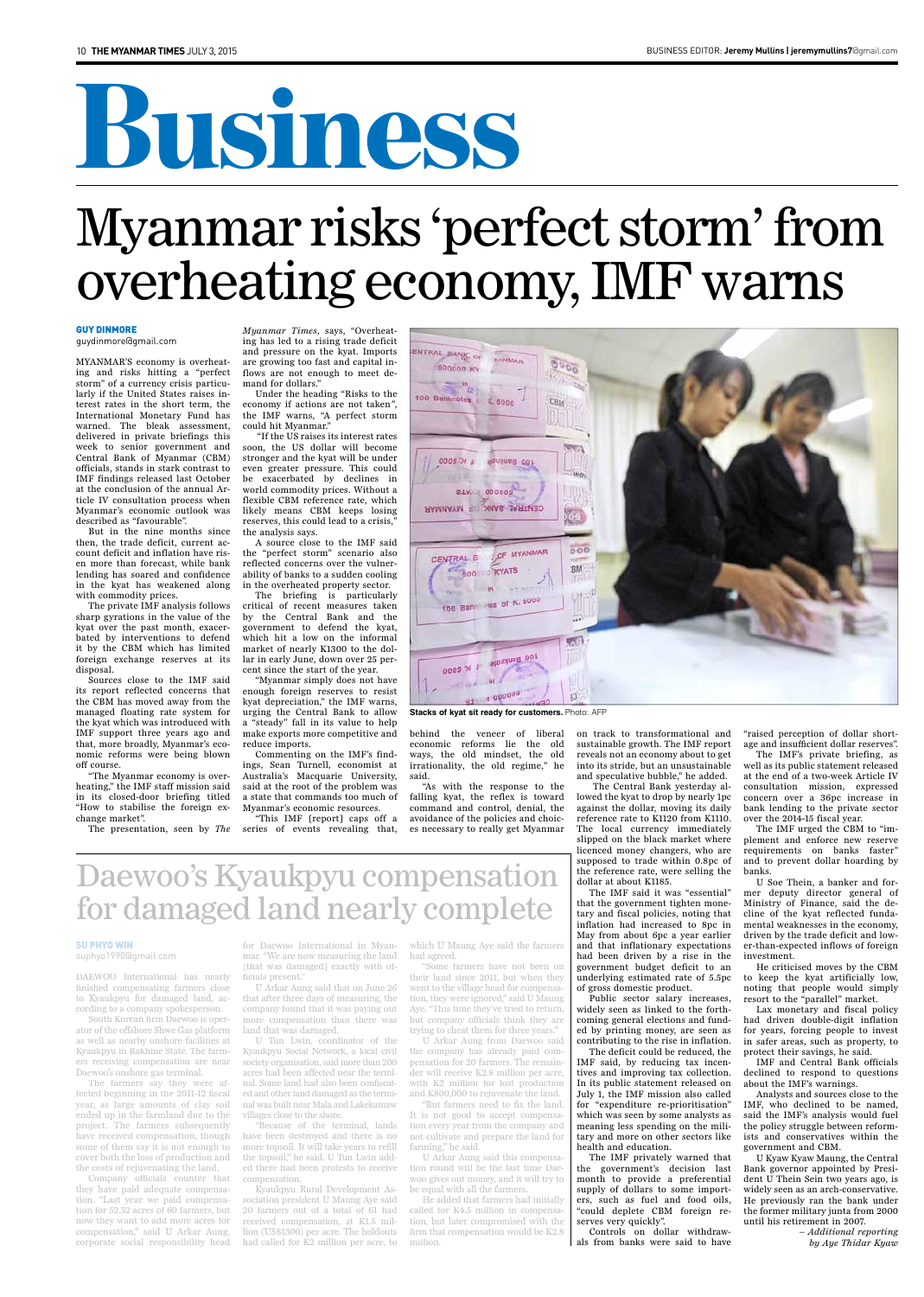# Business **Exchange Rates (July 9 close)**

THE Central Bank of Myanmar's intervention in the exchange rate bears the stamp of senior government officials, raising questions about its independence, according to experts.

The Central Bank was separated from the Ministry of Finance and declared an autonomous body in mid-2013, in theory allowing it to independently dictate monetary policy, such as determining how much currency to print and rules around currency use.

Yet government officials have stepped in. The President's Office has been coordinating the policy toward kyat-dollar exchange, which has been heavily criticised by businesspeople, economists and even some government officials.

The recent events have certainly demonstrated the limits of Central Bank independence in Myanmar, and also expose the Central Bank's lack of policy-making and regulatory capacity, said Sean Turnell, an economist at Australia's Macquarie University.

"It has some truly exceptional people, especially at the vice governor level," he said.

"But it lacks leadership at the top, as well as knowledge of modern financial markets and banking at the level of implementation."

It seems, unfortunately, that senior figures in the government remain beholden to old ideas about the currency and of the economy broadly, he said.

It is not only the Central Bank that faces problems building capacity.

U Tin Maung Than, director and senior research fellow at the Myanmar Development Resources Institute, said there is a shortage of experts in economics, including at the Central Bank. He added the bank's decision-making seems to be guided variously by the government side, or institutions like the International Monetary Fund and the World Bank.

Politics has heavily influenced the



Pedestrians walk past the Central Bank of Myanmar building in Yangon yesterday. Photo: Naing Wynn Htoon

government bureaucracy for years, where there has been a lack of following proper rules and regulations. Tycoons and businesspeople are often able to influence senior officials to steer certain policy decisions, he said.

"The Central Bank needs to resist the pressures of politics and media if it is going to be independent," said U Tin Maung Than.

## Central Bank's autonomy questioned with recent currency actions

Mr Turnell said that some officials in the government seem to have notions of the exchange rate as a sort of simplistic barometer of national economic success that means they think a high kyat is good but low is bad.

An orderly reduction in the value of the kyat in keeping with market supply and demand would be a good thing for Myanmar. It would make its exports more competitive, increase the income of farmers and other commodity producers, and

compensate for Myanmar's relatively high inflation rates and costly infrastructure.

"On top of this are apparent hankerings for direct controls, orders, restrictions – all of the things that have been rolled out in recent weeks and days to tighten access to foreign exchange," he said.

Many people also do not have access to official rates. They have had to live with informal markets, which, to all intents and purposes, are markets in which the kyat "floats" according to supply and demand, he said.

"Maybe it's time to unify the rates by simply allowing the formal exchange rate to be fully market determined too," he said.

The Central Bank could still intervene from time to time if matters become disorderly. It could even buy foreign currency to keep the

kyat down if it rises too high and damages competitiveness.

Moving to a market-based rate would remove the obligation to expend capacity in deciding and defending a set rate, and in establishing a rate that is too often the target of speculators.

A team from the International Monetary Fund led by Yongzheng Yang visited Myanmar earlier this month. At a press conference held at the end of the mission, he said that the prime function of the Central Bank is to set monetary policy and the exchange rate, and added the Central Bank needs to more closely coordinate with the Ministry of Finance to be more effective.

| <b>Exchange Rates (July 9 close)</b> |               |                |  |
|--------------------------------------|---------------|----------------|--|
| <b>Currency</b>                      | <b>Buying</b> | <b>Selling</b> |  |
| Euro                                 | K1236         | K1256          |  |
| Malaysia Ringitt                     | K296          | K310           |  |
| Singapore Dollar                     | K825          | K839           |  |
| Thai Baht                            | K33           | <b>K38</b>     |  |
| <b>US Dollar</b>                     | K1131         | K1134          |  |

U Soe Thein, former deputy director general of the Ministry of Finance, said the Central Bank struggles to be independent, and should take steps in that direction during the weak economic situation.

"The Central Bank has a low degree of autonomy at present," he said. "Hopefully it gradually retreats from some functions that are not related to its monetary instruments."



#### ayethidarkyaw@gmail.com

**'The Central Bank needs to resist the pressures of politics and media if it is going to be independent.'**

> U Tin Maung Than MDRI

MYANMA Petroleum Products Enterprise (MPPE) has invited private companies to form a joint venture for a project in the petroleum industry, through a tender published in a staterun newspaper.

The state-owned enterprise has been preparing the tender documents for the past few months, with a view to re-entering the petroleum distribution market in partnership with a foreign firm. MPPE announced last year that it would issue a tender, and has already allowed foreign companies to study state-owned petroleum storage facilities.

The joint venture project will include the importation, storage, distribution and sale of all petroleum

products except liquefied petroleum gas (LPG) and liquefied natural gas (LNG). Additionally, the tender states that the joint venture company under MPPE will rehabilitate existing facilities and expand the business.

The joint venture company will be formed according to the Foreign Investment Law and Special Companies

Act of 1950. The contract will be valid for 30 years, with the option to extend the agreement twice, by 20 years each time.

"This invitation to tender has been issued directly to private companies. There was no invitation for expressions of interest because we have already allowed interested companies to see our facilities," said an MPPE official. These companies include JX Nippon and Sumitomo from Japan, Singapore's Puma Energy, and PTT from Thailand.

Interested parties should buy the tender documentation, which costs US\$10,000 and is non-refundable. In addition, companies should pay a bid bond of \$4 million to MPPE.

Eligible companies must have at least 10 consecutive years of experience in petroleum trading, storage

and distribution and at least three years' trade volume of 2.7 million cubic metres of petroleum products per year or more, said yesterday's announcement.

MPPE is one of the largest downstream players in the country. Parts of it have been privatised and in 2010 all but 12 of its 260 petrol stations were sold. Since then, its monopoly on fuel imports has also been broken – around 70 private companies have now been licenced to import and distribute petroleum products.

Currently, MPPE handles the government's supply of petroleum products and sells the surplus products to private companies.

"We want to extend our facilities and capabilities to an international standard, and exercise quality control over the domestic market in a

competitive market through this joint venture project," said the MPPE official.

The private petroleum distribution market is overseen by the Myanmar Petroleum Trade Association (MPTA) which is chaired by prominent businessperson U Tay Za.

Following a separate invitation from MPPE for foreign involvement in a joint venture jet fuel business at Yangon International Airport, Singapore-based Puma Energy has been selected to become the first overseas company to run a private jet-fuelling business in Myanmar.

MPPE owns four main fuel terminals, 24 sub-fuel terminals and 12 petrol stations. Around 70 private companies run the country's 1163 petrol stations, but few have storage facilities or an import licence.

## MPPE announces JV tender for petroleum business

### aUng shin koshumgtha@gmail.com



The number of petrol stations MPPE had before privatisation in 2010. It now has 12